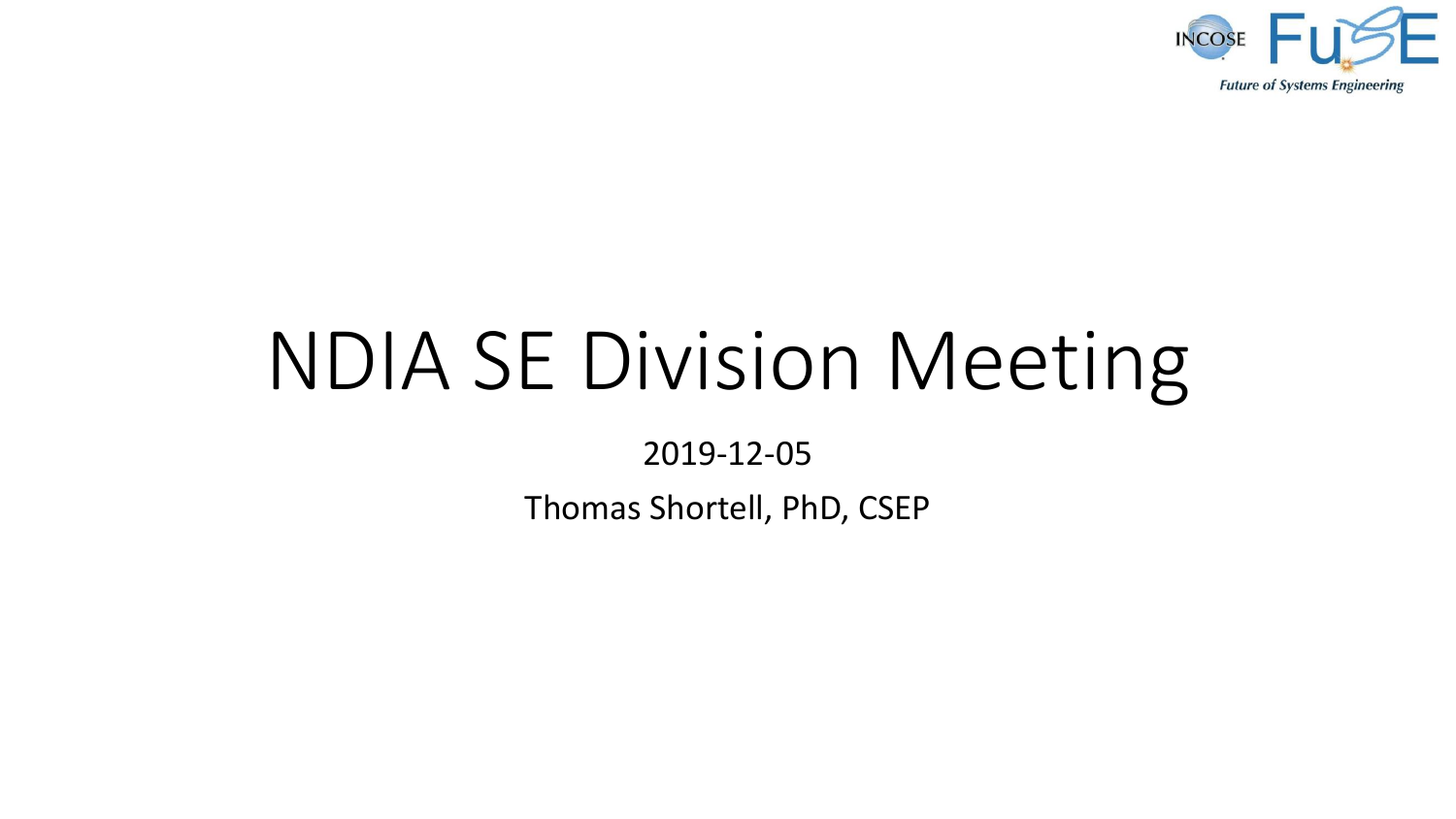

## What is FuSE?

- Future of Systems Engineering
- Multinational, Multiorganizational team led by INCOSE
- Leads:
	- Bill Miller Stevens Institute of Technology
	- Tom Shortell Lockheed Martin
- Champions
	- Garry Roedler INCOSE President
	- Kerry Lunney INCOSE President Elect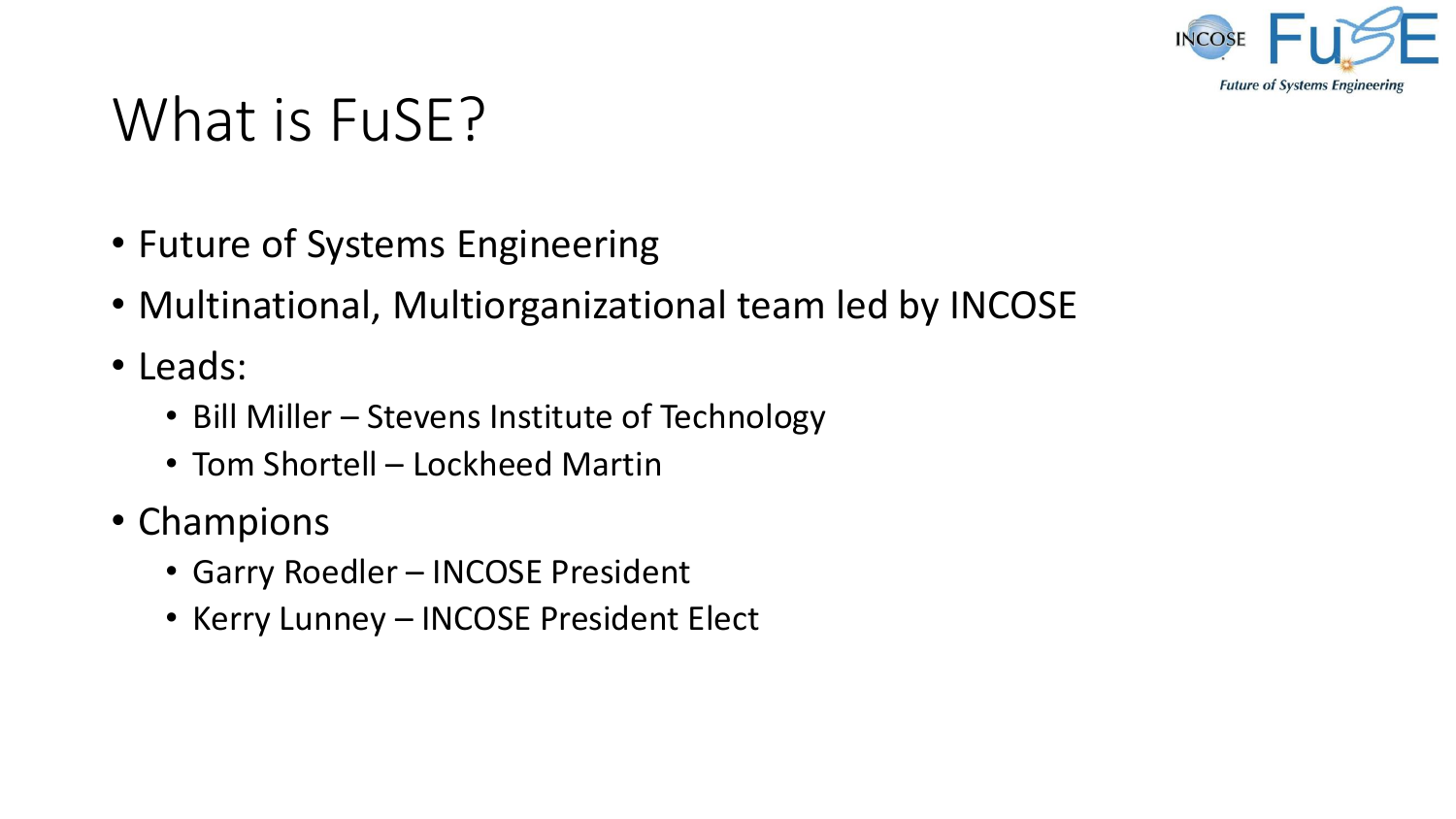

# Emerging Challenges

- The future environment is becoming:
	- More dynamic and nondeterministic
	- Increasingly evolutionary, with an accelerating rate of change
	- Resource constrained driving a need for sustainability
	- Highly interactive among individuals, communities, organizations, and systems
- There are growing expectations for SE solutions:
	- Increased level of functionality providing more comprehensive solutions
	- Higher order of intelligence and adaptability augmenting human performance
	- Greater level of connectivity and interoperability across and between systems
	- Trust, safety, and cybersecurity of digital representations
	- Increased inclusivity, growing the scale and scope of solutions
- Emerging technologies provide opportunities to enhance the practice of SE:
	- Machine Learning
	- Autonomous Physical Systems
	- 3D Printing, Genomics
	- Quantum and Nano Technology Data Science (Big Data)
- Biomimicry
- Complexity Science
- Systems Sciences
	-
- Smart Everything
- Connected Everything (IoT)
- Artificial Intelligence
- Cybersecurity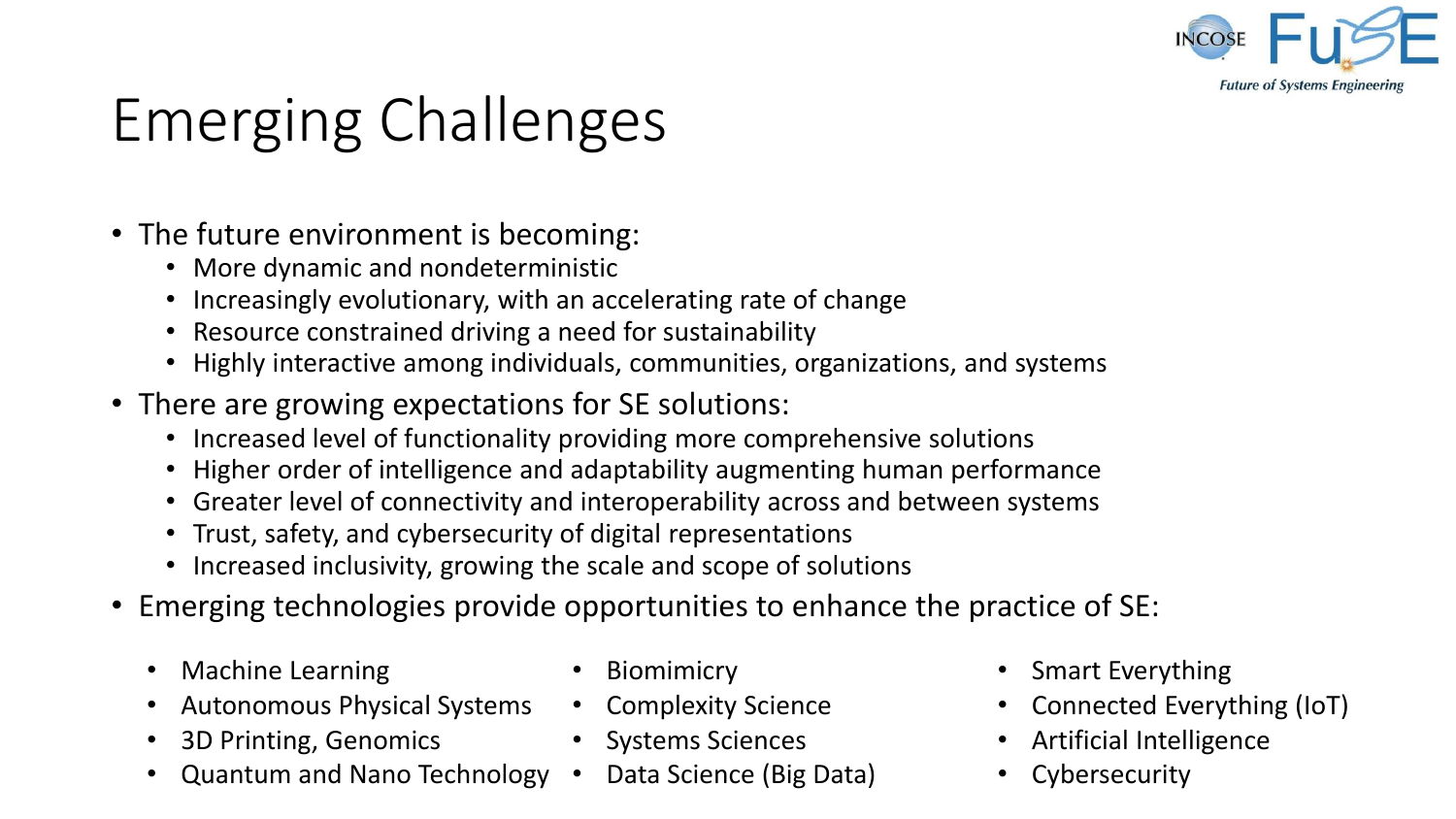

## Charter

Purpose: Evolve the practice, instruction and perception of SE to:

- 1) Position SE to leverage new technologies in collaboration with allied fields
- 2) Enhance SE's ability to solve the emerging challenges
- 3) Promote SE as essential for achieving success and delivering value

Goal: Create a road map that drives the evolution of SE to:

- 1) be increasingly *adaptable, evolvable and fit for purpose*
- 2) account for human abilities, needs as an integral system element and their interactions with a system
- 3) be more responsive in resolving increasingly challenging societal needs
- 4) realize and enhance Systems Engineering Vision 2025 and other visionary inputs

Scope: Identify the needs, priorities and means for transforming SE including:

- 1) underlying foundations, systems theory and principles
- 2) people, methods, tools, processes, education and training
- 3) the future social and ethical duties, contributions, and responsibilities of future systems engineers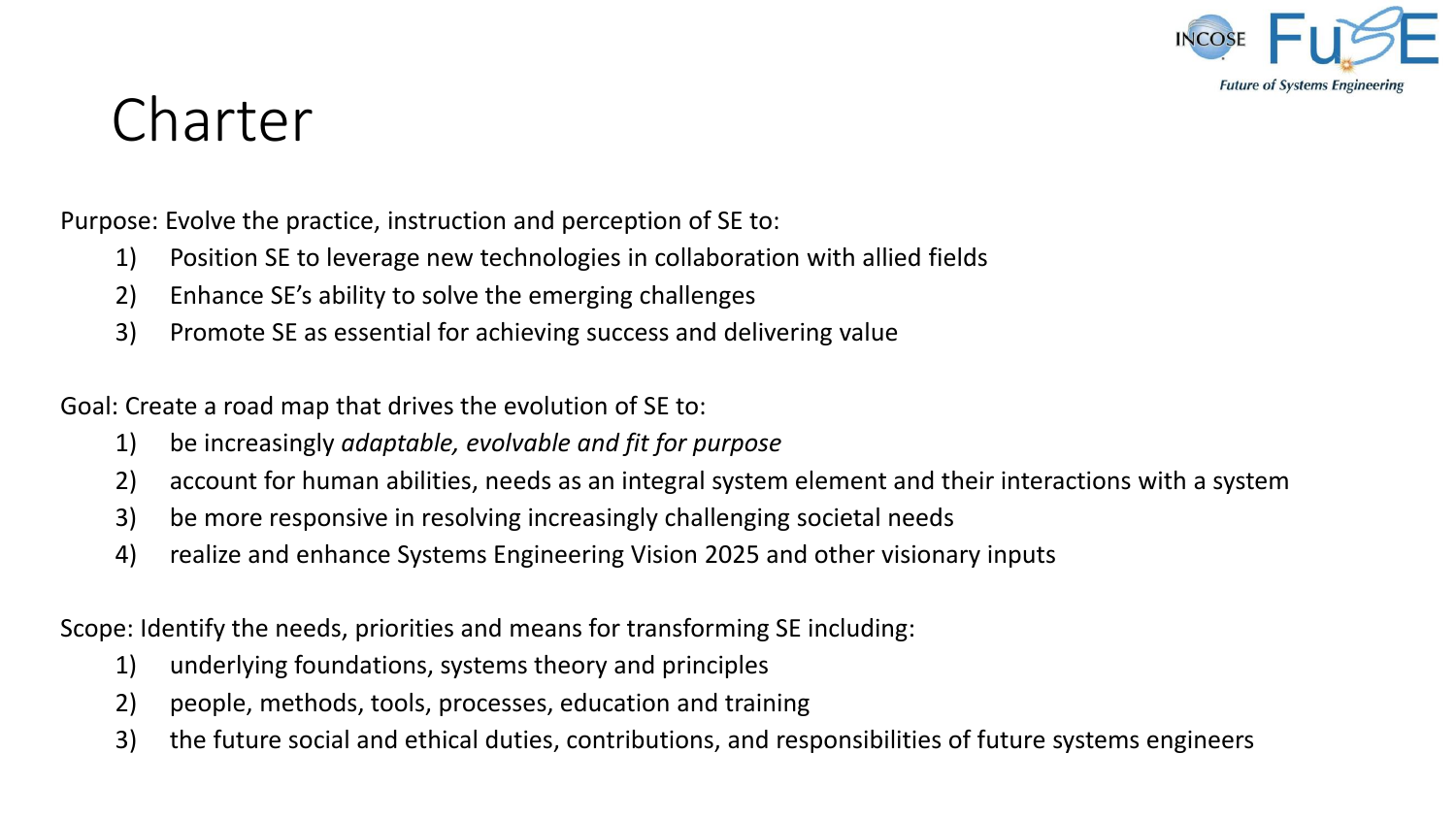

# Outcomes of FuSE

- The SE community is focused on realising the Systems Engineering Vision 2025 and beyond
- The SE community is aligned to the common goals of the FuSE road map
- Our road map is the point of differentiation for the future of SE
- Our road map forms the focal point for SE transformational activities
- INCOSE is positioned to monitor progress against the road map and adapts it to the emerging needs of the SE community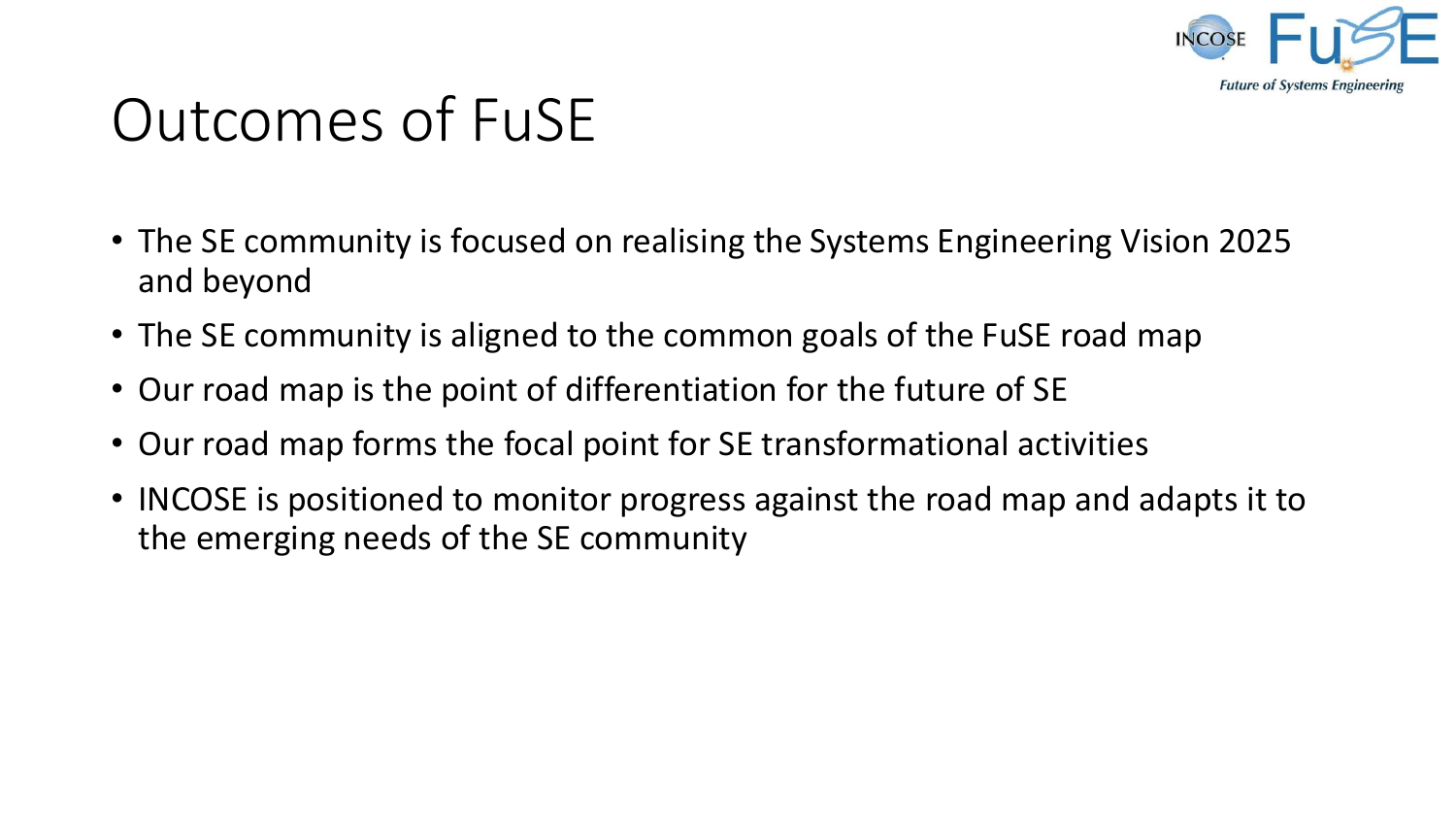

## The Team

- Core Team Responsibilities
	- "Steering Committee"
	- Oversee/Assist Project teams
	- Diverse across World
		- Representation across three sectors of INCOSE
- Core Team
	- Bill Miller (Lead), Tom Shortell (Co-Lead), John Artus (LM), Ron Luman (APL), David Rousseau (ISSS), Paul Schreinemakers (How2SE), Kevin Robinson (Shoal), Duncan Kemp (UK MoD)
- Community Team
	- Participate in Meetings/Projects
	- Provide recommendations to Core Team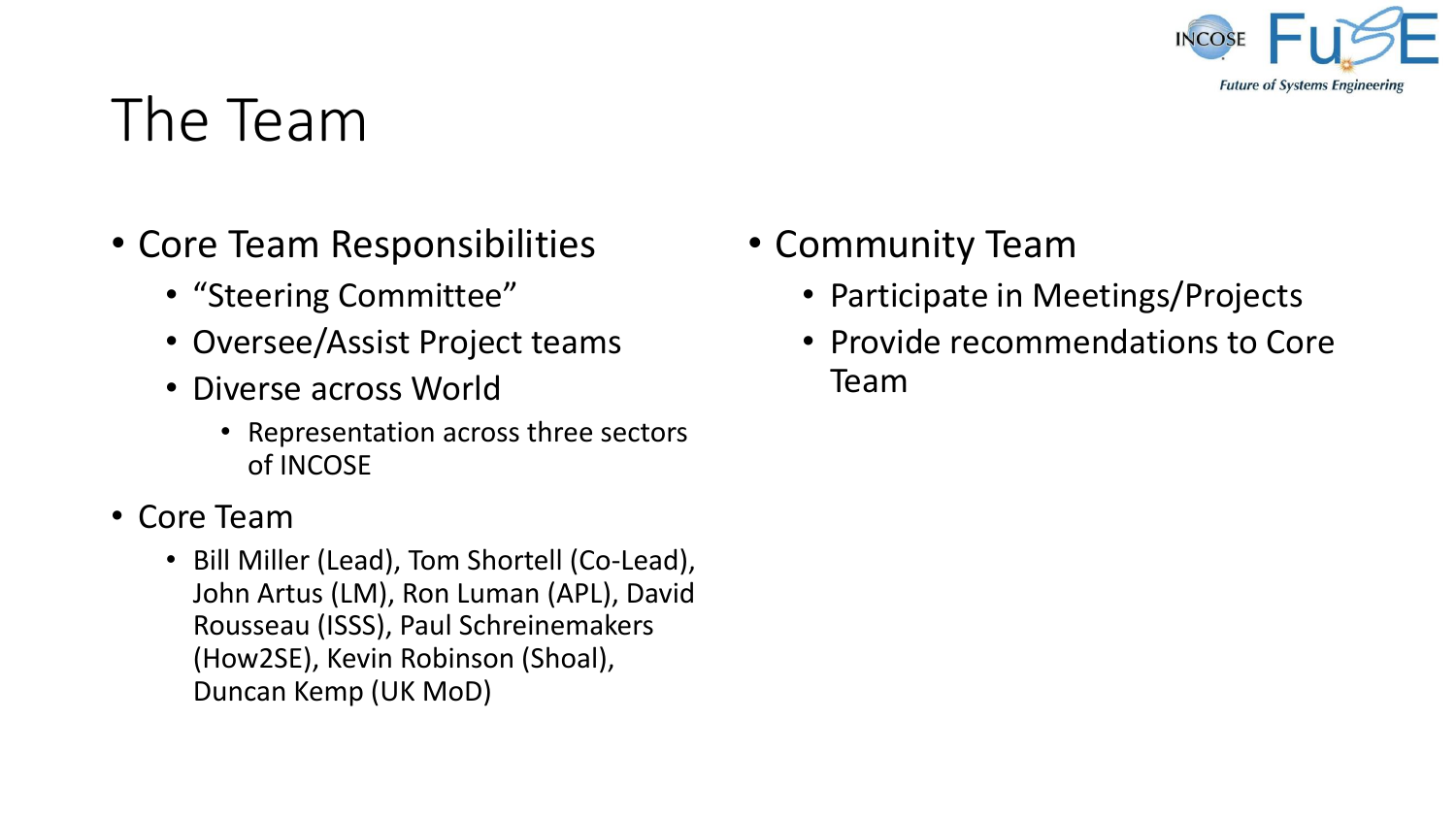#### FuSE Projects Chartered & Proposed

- 1. Collaborate with groups inside and outside the system community to develop:
	- a. Foundations for Systems Engineering (David Rousseau)  $\rightarrow$  Summit in conjunction with EMEA Workshop
	- b. Methods, Processes, Tools for AI including Autonomous Systems and ML (Tom Shortell)
	- c. Methods, Processes, Tools for the acquisition, support and use of data  $\rightarrow$  Knowledge Management & Ontologies WG?
	- d. Methods, Processes, Tools for Complexity  $\rightarrow$  Complex Systems & CIPR Working Groups and SF Bay Area Chapter? (Mike Watson)
	- e. Methods, Processes, Tools for Agility  $\rightarrow$  Agile Systems & SE WG (Keith Willett)
	- f. Advances in Computing for Engineering (???)
- 2. Evolving Systems Expertise
	- a. FuSE Route-Map and Horizon Scanning Workstream (Tom McDermott)
	- b. Create a body of knowledge for evolving, adaptive systems (TBD)
	- c. Develop heuristics & guidelines relevant to these evolving systems and variable environments
	- d. Systems Security --> Systems Security Engineering WG (Rick Dove)
- 3. Workforce
	- a. Create an Education/Training capability to educate the evolving system workforce
- 4. Broadly apply
	- a. Evangelize the credibility & value of systems engineering and a systems approach (Mike or Juan?)
	- b. Develop in our community the understanding that complicated/deterministic systems are a special case and that different methods, processes, and tools are required for complex/non-deterministic systems  $\rightarrow$  VVUQ?
	- c. Build community and expansion of boundaries of systems engineering use (John Artus)



Version 0.6 September 4 2019

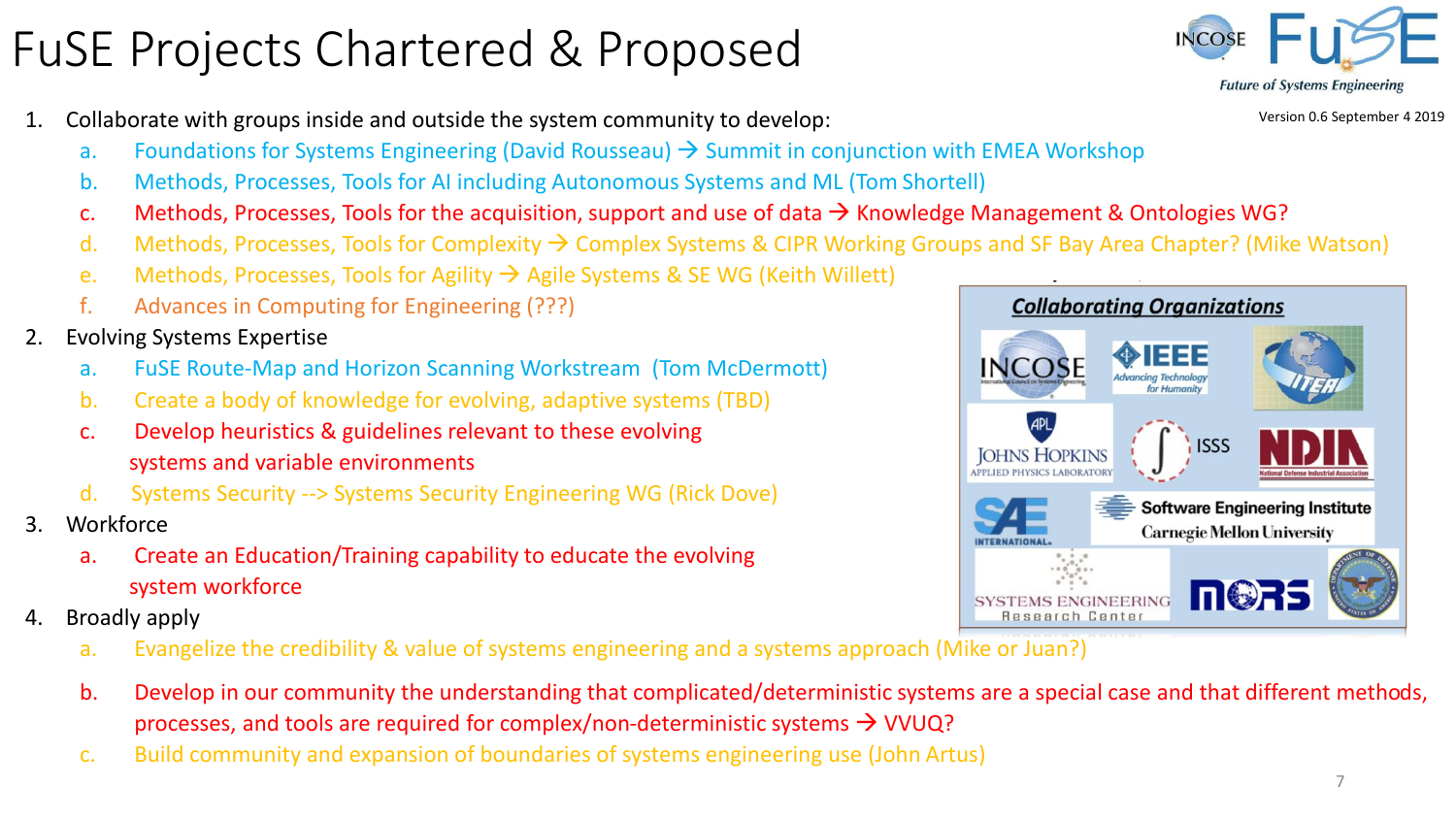

## FuSE Road Map

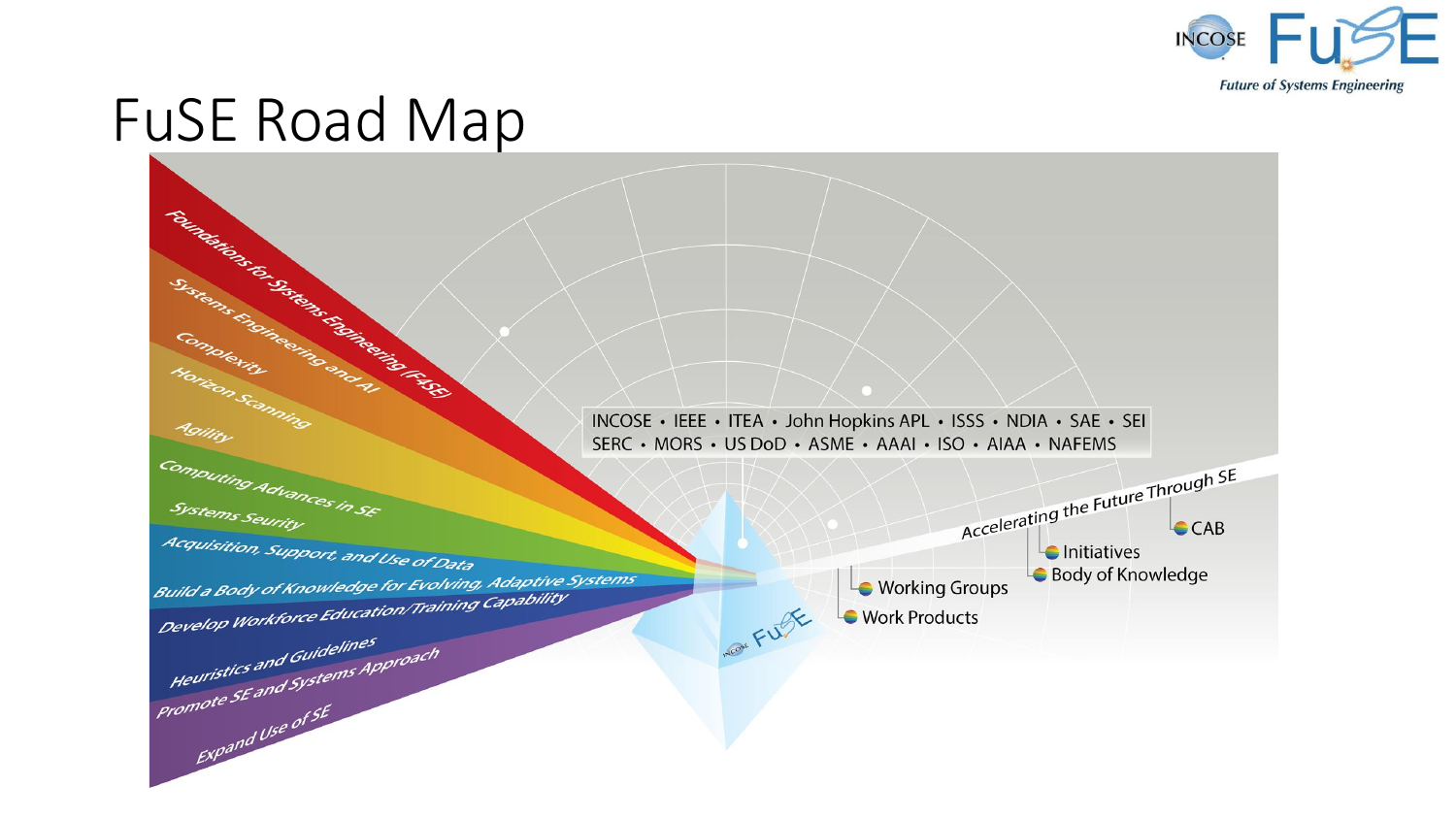

## Recent Events



Listening Sessions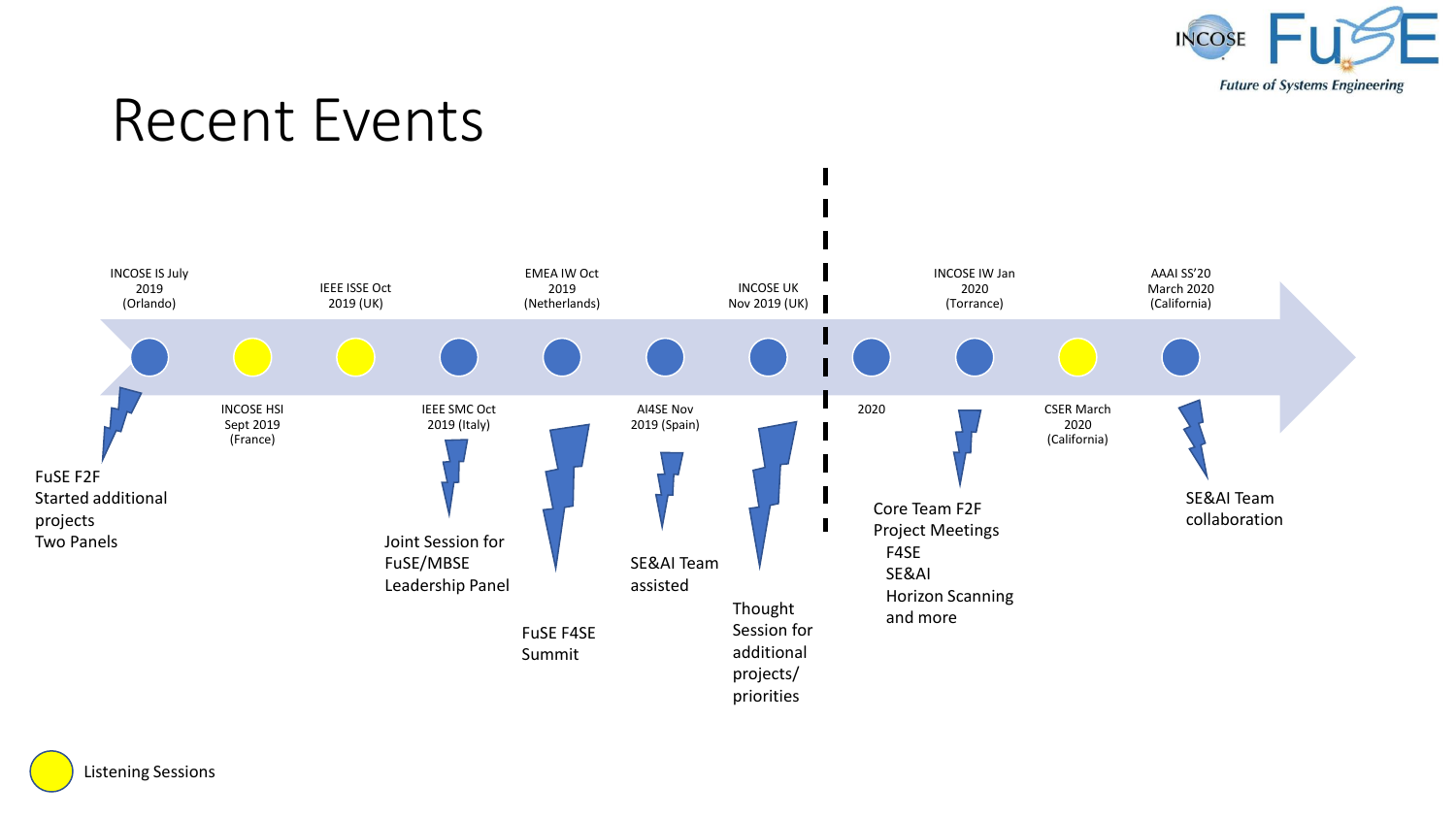

# Battle Rhythm

- Core Team Meeting
	- First Wednesday of the Month
- Community Team Meeting
	- Second Wednesday of the Month
- Project Meetings
	- Held at discretion of individual project leads